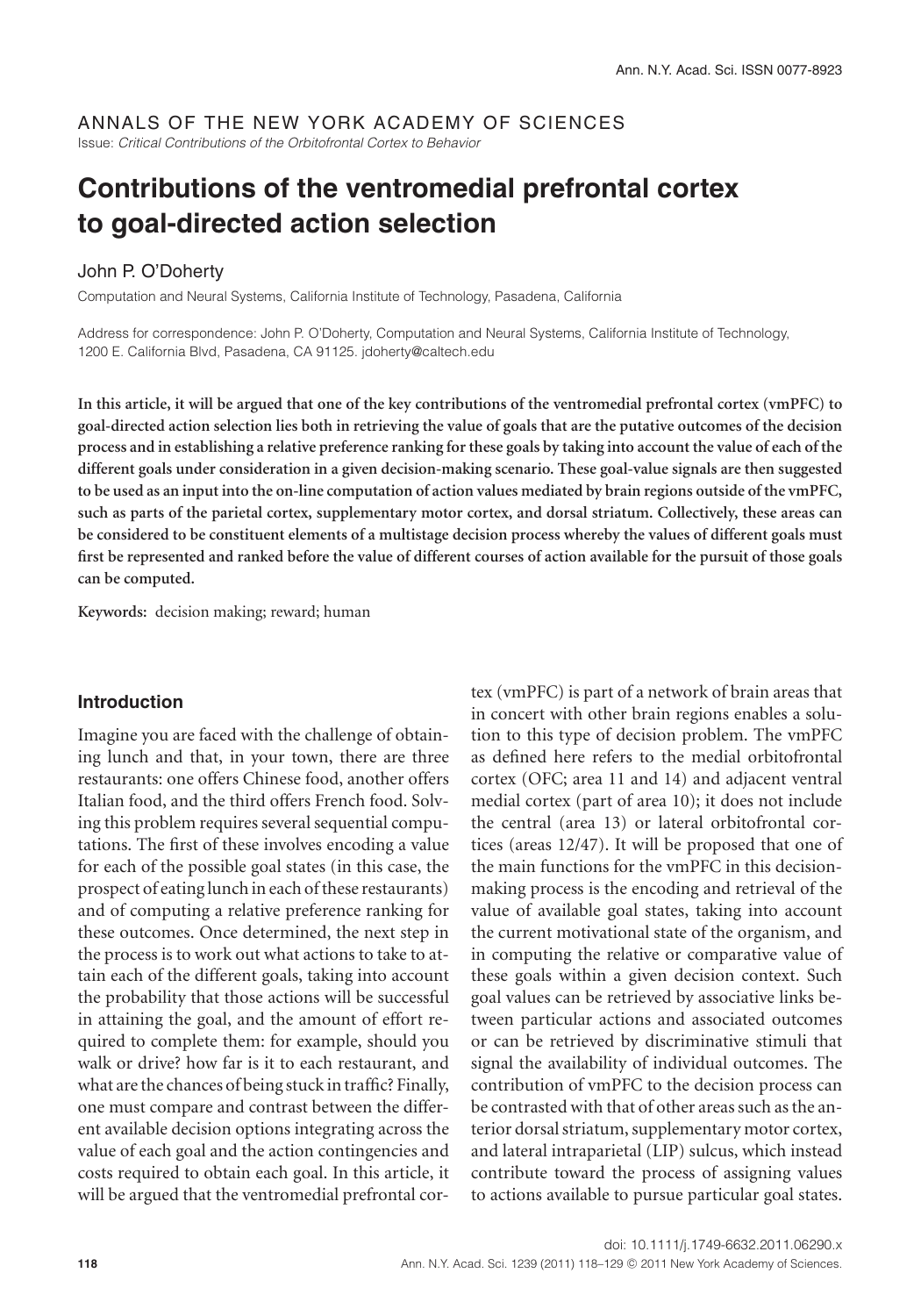Together, these brain areas can be viewed as participating nodes in a multicomponent decision process for goal-directed behavior, enabling relative preferences to be calculated over available goals in one part of the system and for an action or set of actions to be selected to pursue those goals in another part.

## **The role of vmPFC in representing goal values**

There is evidence to suggest that vmPFC is involved in representing the value of goal states at several stages in the decision process. First, this area is involved in encoding the value of goals as they are actually attained and experienced. Second, there is some emerging evidence to suggest that this region may be involved in encoding the relative values of different available goals, which could yield a preference ranking over goal states. Finally, this region is involved in encoding the value of chosen options. We will now describe each of these signals in turn.

## Value signals for experienced goals (outcome values)

There is now considerable evidence to suggest that vmPFC (particularly the medial orbital surface) is involved in encoding the value of outcomes as they are attained and experienced by an animal. Such signals were first reported in neurophysiological recording studies from the OFC of nonhuman primates, where OFC neurons were found to respond to the taste or odor of foods presented to the monkey with the additional property that such neurons exhibited decreased responding when the animal was satiated compared to when it was hungry, suggesting that those neurons were modulated as a function of the motivational significance of the stimuli to the animal.<sup>1</sup>,<sup>2</sup> Similar findings have been obtained in humans for odor and gustatory stimuli. O'Doherty *et al*. <sup>3</sup> scanned hungry human participants while they were presented with two food-related odors. Subjects were subsequently removed from the scanner, fed one of the corresponding foods to satiety so that the pleasantness of that food and its associated odor decreased relative to the pleasantness of the food not eaten, and then placed back into the scanner. Activity was found in the OFC in response to both food odors, and moreover, responses to the odor of the food eaten appeared to show a selective decrease after feeding relative to the odor of the food not eaten. These results, therefore, suggest a role for human OFC in encoding the reward value of the odor stimuli. Other studies have reported correlations between subjective reports of odor pleasantness for a variety of different odors and activity in human OFC.<sup>4</sup>,<sup>5</sup> Small *et al*. <sup>6</sup> also found differential activity in the OFC in response to gustatory stimuli of different subjective value while<sup>7</sup> reporting modulation in this region as a function of changes in pleasantness for the taste of water in thirsty subjects who were subsequently sated. Similar differential responses in the OFC have been reported for somatosensory stimuli.8 Blood *et al*. <sup>9</sup> presented musical sequences while varying the degree of harmonization between the tones within a sequence, thereby eliciting increased levels of perceived pleasantness as harmonization was increased. Activity in the medial OFC in response to the musical tones was found to increase the more pleasant the sequence from what it was reported to be, implicating this region in encoding the hedonic value of stimuli in the auditory domain. This region has also been found to contribute to hedonic evaluation for visual stimuli: O'Doherty et al.<sup>10</sup> scanned subjects with functional magnetic resonance imaging (fMRI) while presenting face stimuli that varied in physical attractiveness. A significant correlation was found between the degree of rated attractiveness and the level of activity in the medial OFC (see also Refs. 11 and 12). Similar results have been found in OFC for visual stimuli other than attractive faces, such as pictorial scenes.<sup>13</sup> Further evidence of a role for this area in outcome value coding has come from a number of studies reporting activity in the OFC to abstract rewards not tied to a particular sensory modality such as receiving monetary gains $14,15$  or social praise or feedback.<sup>16</sup> Collectively, these findings implicate the OFC, particularly its medial aspects, in representing the positive hedonic value of outcomes. It is important to emphasize that outcome value representations in the OFC are not invariant. Not only can such representations be modulated as a function of changes in internal motivation state as mentioned earlier, but value-related activity in this region can also be influenced by cognitive factors such as the provision of price information $17$  or merely the use of semantic information or even brand labels.<sup>18,19</sup> Thus, the on-line computation of outcome value in the OFC is highly flexible and can be directly influenced by a variety of internal and external factors.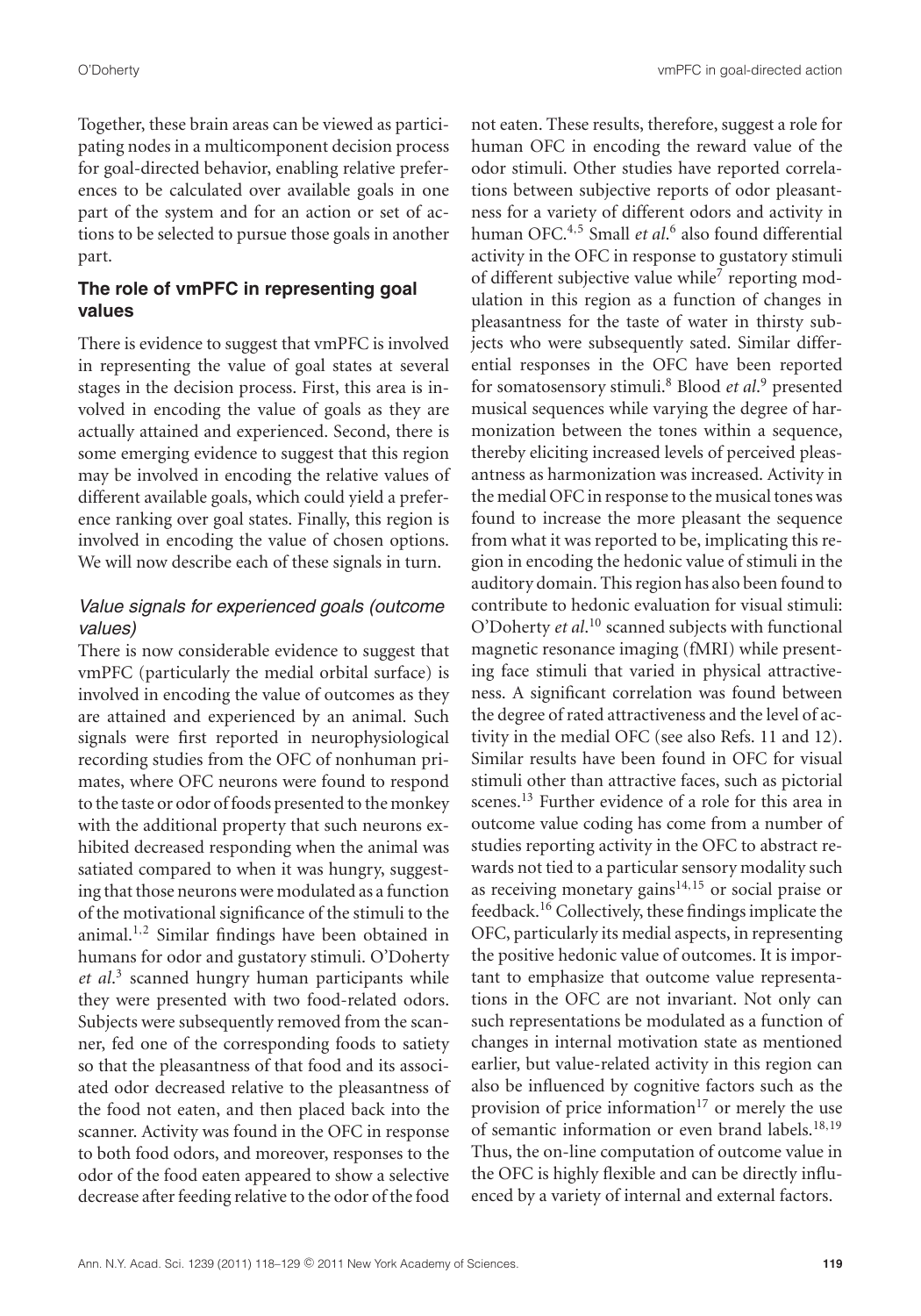#### Evidence for prechoice goal-value signals

We will next consider signals that are present at the time of decision making pertaining to the value of available goals. Returning to our food example, if making a decision between Chinese, Italian, or French cuisine, the value of each of those foods will need to be separately encoded so that they can be entered into the decision process. Thus, to find evidence for prechoice signals representing goal values, we would need to find evidence for unique and separable signals pertaining to the value of each available goal option in a given decision-making context. In a single-unit recording study by Camillo Pado-Schioppa and Assad, $^{20}$  at the time of decision making, separate yet spatially intermingled populations of neurons in the central OFC were found to be correlated with the value of each of the particular decision options or "goods" available to the monkey on that trial. Given these findings and the likelihood that in humans neurons encoding individual goals are likely also to be spatially intermingled, it is especially challenging to obtain evidence supporting the existence of such signals with the spatial resolution available in human neuroimaging studies. Nevertheless, there is some evidence suggestive of the existence of such signals within vmPFC. If distinct populations of neurons in a particular brain area are involved in encoding the value of individual available goals, then at the level of the BOLD (blood oxygen level–dependent) fMRI signal, such a region would elicit a signal approximating the sum of those individual goal values under the assumption that these signals aggregate in an approximately linear fashion. Thus, a candidate area for encoding individual prechoice goal values would be an area correlating with the sum of the values of available outcomes. Wunderlich *et al*. <sup>21</sup> reported just such an area in an anterior part of the vmPFC above the orbital surface; this area correlated with the sum of the values for the decision options presented on a given trial as denoted by discriminative stimuli. However, it should be noted that finding such an area representing the sum of values is not an unequivocal demonstration of individual goal-value signals, as naturally this area could simply encode the sum of values *per se* instead of the overlapping values of individual goals. A better approach to address this question in future would be to use multivariate analysis techniques to detect distributed patterns of voxel activity unique to individual goal states or alternatively to temporally separate the presentation of goal options at a level discriminable by the BOLD signal. Furthermore, if goal values are encoded on a relative scale (see the next section), then such signals would not be detectable as variation in the average across trials because by definition the average activity would always be the same on each trial (because of scaling).

Other evidence consistent with the existence of goal values in vmPFC was provided in a series of studies using a "willingness to pay" paradigm by Plassmann *et al*. <sup>22</sup>,<sup>23</sup> In this paradigm, hungry human subjects are scanned while being presented with pictures denoting a variety of foodstuffs while indicating their "willingness-to-pay" (WTP) for each of the food items, out of an initial endowment of four dollars available for each item. After the experiment was over, one of the trials is selected at random and if the reported WTP exceeds a random draw from a lottery then subjects are provided with the good and invited to consume it (and their endowment is drawn on); otherwise, they keep the endowment and do not receive the good. This procedure is designed to ensure that the subjects give their true underlying valuation for each of the items. In several studies, activity in a region of vmPFC was found to be correlated with trial-by-trial variations in WTP, suggesting a role for this region in encoding the goal-value of the potential outcomes. A followup study used a similar procedure to measure goalvalue responses to a variety of different classes of goods, including monetary gambles, trinkets, and food items. An overlapping region of vmPFC (just above the orbital surface) was found to be correlated with the value of all three classes of items, suggesting that goal-value coding for many different categories of goods may all converge within the same region of vmPFC. Such a region would, therefore, be an excellent candidate for mediating coding of the utilities assigned to diverse types of goal stimuli.<sup>24</sup>

#### vmPFC computes the relative value of available goals

There is also now emerging evidence that this region may contribute to generating a preference ranking over available goals. In a neurophysiology study by Tremblay and Schultz, $25$  recording from a part of central OFC, neurons were found to exhibit a relative value code, responding more for a stimulus indicating the subsequent delivery of a particular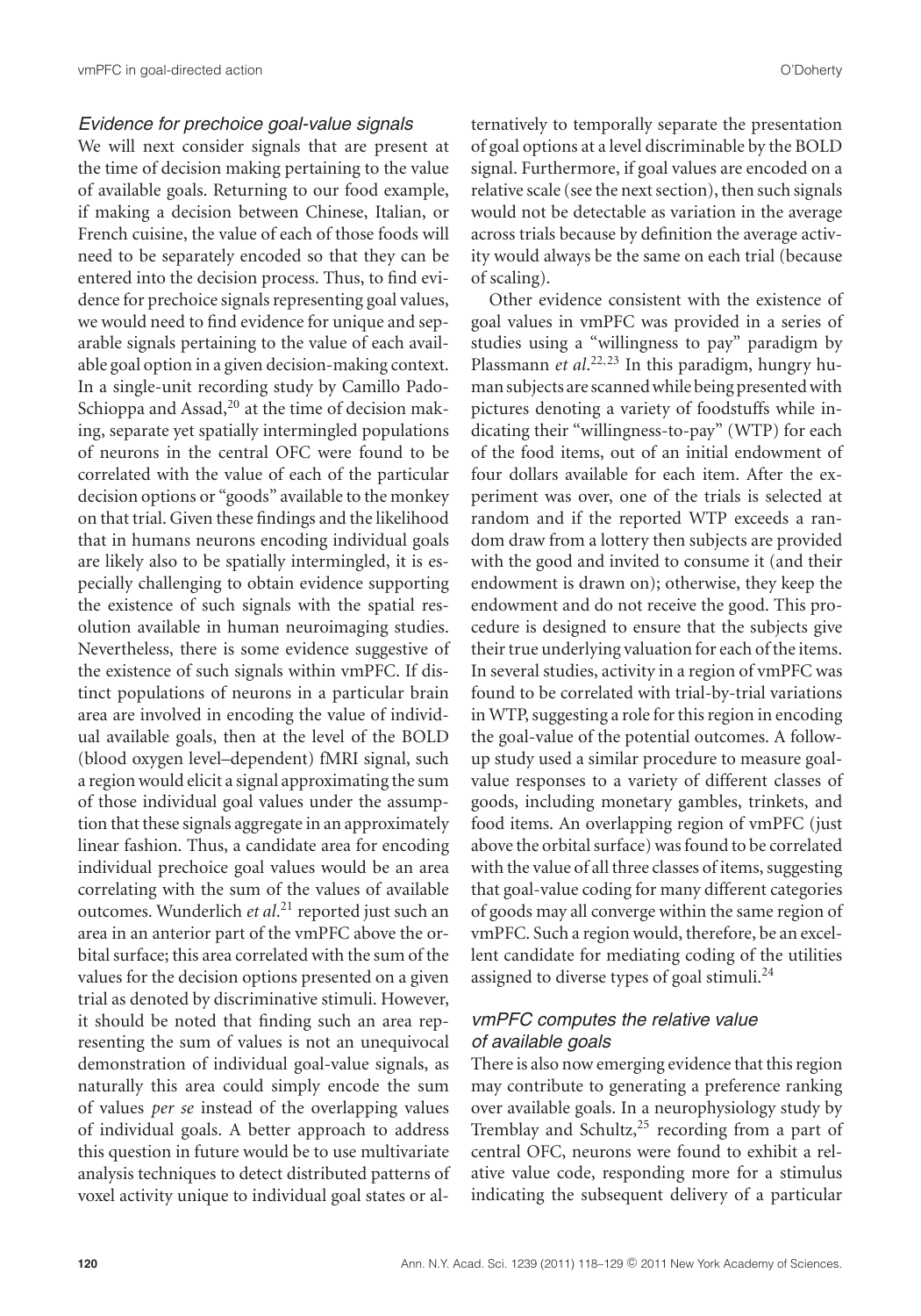juice reward if that juice was the most preferred juice over the set of available juice stimuli in a block of trials, whereas responding less to the same stimulus predicting the same juice when presented in blocks of trials where that juice was the least preferred outcome (but see also Ref. 26 that reported a population of OFC neurons that did not exhibit such relative preference coding). In an fMRI study,  $27$ stimuli were presented that predicted the delivery of a subsequent monetary reward. Neural responses in vmPFC to a stimulus that predicted a specific monetary amount were different depending on whether that stimulus was presented in a context where the monetary amount was the maximum available reward over a block of trials when compared to a context where the same monetary amount was the smallest amount available over a block of trials. A recent study by Lim *et al.*<sup>28</sup> also showed evidence for a relative value code in this region but, in addition, suggested that visual attention might modulate such a signal. Participants viewed two food stimuli over which they had to render a choice. However, on each trial they were asked to attend specifically to one of the two food-items by means of a visual fixation. Activity in vmPFC was found to correlate with the subjective value of the attended item relative to the value of the unattended item, providing further evidence that this region is involved in computing a relative value code. Moreover, these findings suggest that visual attention might be a device by which certain goals are highlighted over others within this structure during the evolving temporal dynamics of the decision process.

#### Value of chosen options

Another signal present in the vmPFC is the chosen value, which corresponds to the expected value of the decision option that is ultimately selected. Chosen values are in common with outcome values, a postdecision selection signal, in that they are a consequence as opposed to a precursor or input into the decision process. A number of studies have revealed these signals to be present while human subjects perform simple choice tasks.<sup>21,29-32</sup> Furthermore, such signals have also been reported in the activity of single neurons within the monkey OFC.20

Given that the chosen-value signals are postchoice signals and are thus not likely to play a causal role in the decision process itself, what could their function be? One possibility is that these signals could be used alongside the value of the experienced outcomes to generate prediction error signals by comparing the value of the experienced outcome with the expected value of the chosen option. Such prediction errors have been found to be carried by the phasic activity of dopamine neurons and they have been found in a number of areas in human fMRI studies, most prominently in the striatum. The most widely hypothesized function for such signals is to underpin learning and updating of stimulus- and action-value signals in the striatum and perhaps elsewhere. However, the extent to which such reward prediction error signals would be required within the goaldirected system (as opposed to systems involved in habitual and Pavlovian learning; see the section on multiple systems given later) is controversial, particularly within the context of computational theories of goal-directed learning that use "model-based" forward planning.<sup>33</sup> Within such a framework, value computations for actions are computed on-line and thus do not require a reward prediction error for trial and error learning (although other kinds of prediction errors may contribute to learning other features such as the state-space; see Ref. 34). However, a signal reporting the degree of discrepancy between one's predictions and actual experience could also serve other functions even within a modelbased system, such as by acting as a "model-based" critic indicating how well one's goal-directed action system is performing—large prediction errors within this system might serve an alerting function, in essence acting as a wake up call suggesting the need to urgently reevaluate the system's predictions. In addition, such a signal might directly influence behavior: a large positive prediction error would indicate that the system should focus on selecting the immediately preceding action, whereas a large negative prediction error would indicate the need to try something else.

#### **Value signals in vmPFC: retrieved by actions or stimuli?**

The finding of goal-value signals in the vmPFC raises the question as to what associative mechanism underlies the retrieval of such signals. Under situations where different actions are associated with different possible goal states, one way in which the value of the goal state could be retrieved is through learned action–outcome associations: consideration of the action would therefore result in the associative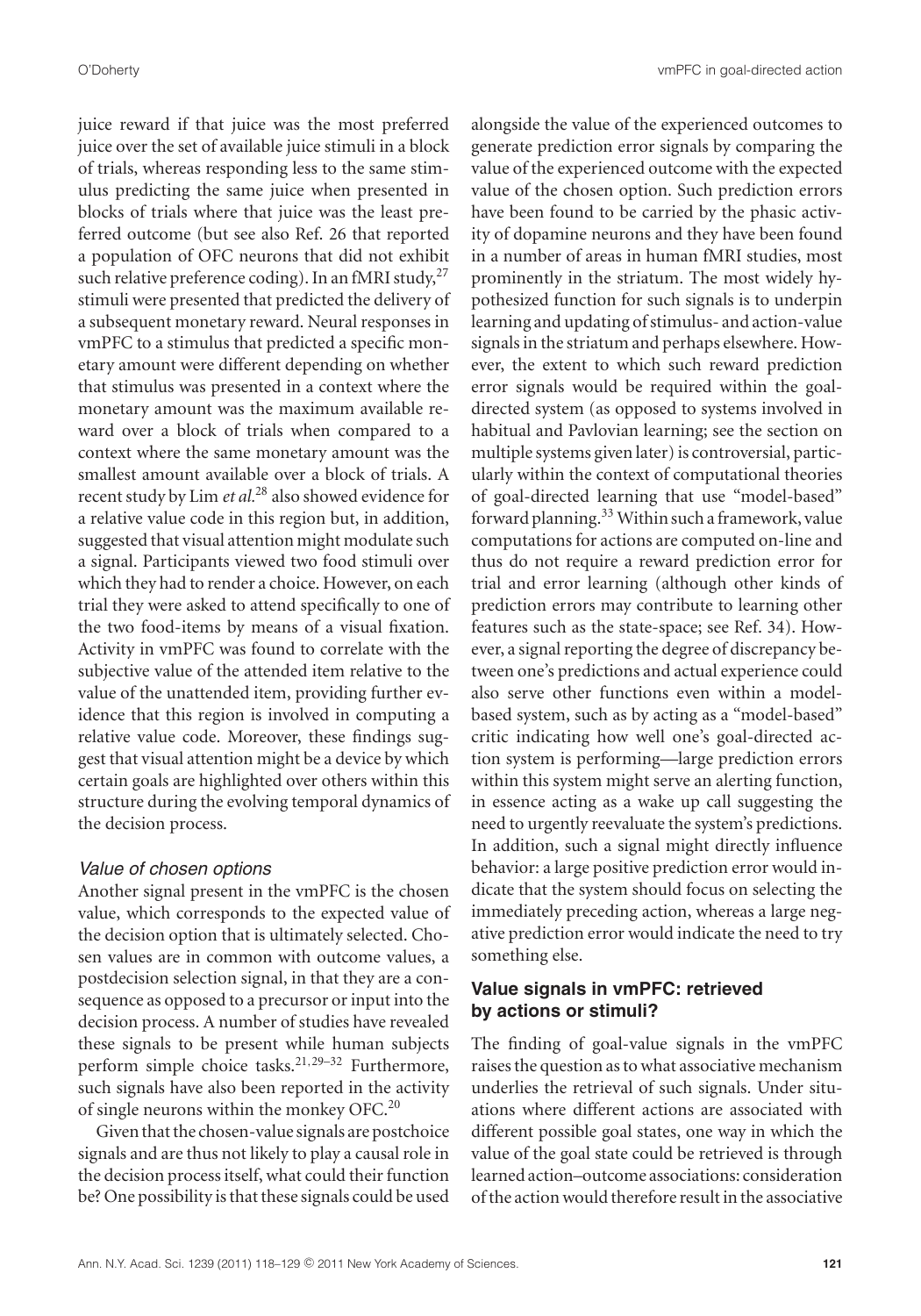retrieval of the value of the attendant goal outcome. Yet another mechanism by which goal values could be retrieved is through associations formed between discriminative stimuli that indicate the availability of particular decision options or goals and the identity of the goal outcomes. In a typical decisionmaking task, both possible associative mechanisms are available in which participants usually need to select from several physical actions to make a choice; furthermore, these decision options are usually signaled by means of discriminative stimuli (e.g., different fractal patterns, different slot machines, or different colors). To discriminate between these possibilities, Glascher *et al*. <sup>29</sup> compared and contrasted the neural representation of goal-value signals in vmPFC in one of the two decision-making tasks. In one stimulus-based task, the available decision options were signaled by means of two discriminative stimuli (fractals), which in turn were associated with performance of particular actions to obtain those outcomes. In contrast, in an action-based task, no unique discriminative stimulus was presented to indicate specific actions; instead participants had to render choices over two unique actions (rotating a tracker ball vs. pressing a button). In both cases, an overlapping region of vmPFC was found to be correlated with the value of the decision option that was ultimately chosen. These findings suggest that the value of the underlying outcomes could be retrieved by associations learned through pairings with different physical actions, and that such goalvalue signals, therefore, are not necessarily elicited exclusively by means of discriminative stimuli.

Further evidence that chosen-value representations can be elicited by specific actions came from Wunderlich et al.<sup>32</sup> This study also involved an action-based choice task, except in this case on each trial subjects needed to choose between two different physical action modalities: making an eye movement (a saccade from a central fixation point to a target in the right of the visual field) versus making a hand movement (using a right-handed button press). The probability of winning on each action was varied over time using a random walk, and subjects had to keep sampling the two actions to work out which movement was generating the greatest probability of reward so that this movement could be exploited until such time as the contingencies had changed again. Once again, Wunderlich *et al.*, found signals correlating with the value of the chosen action in vmPFC, again consistent with the suggestion that these signals could be driven by action representations as opposed to purely being stimulus-bound. However, even more critically, Wunderlich *et al.* observed a topographical arrangement of choice values within vmPFC with regard to the specific action modality that was chosen: whereas an anterior region of vmPFC was correlated with choice values irrespective of whether the action chosen was an eye or a hand movement, a midregion of vmPFC was correlated with choice values only when a hand movement was selected, and a more posterior region again correlated with choice values only when an eye movement was selected. Such an action-dependent topography could not easily be explained by means of an associative retrieval of goal values depending solely on discriminative stimuli.

These findings raise the question of whether goalvalue representations in the vmPFC are necessarily elicited only by action-dependent associations or whether such representations can be elicited purely by discriminative stimuli. To address this question, Wunderlich *et al*. <sup>21</sup> used a task in which the presentation of stimuli depicting the available decision options was temporally separated from the time at which specific actions could be selected to make a choice. At the beginning of a trial, the subject was presented with a choice between two of three possible stimuli, each of which was associated with distinct drifting probabilities of obtaining reward. After a delay, subjects were subsequently presented with additional symbols informing them whether a given stimulus could be selected by performing an eye movement or else a hand movement. Critically, subjects were not informed at the time when the choice stimuli were presented what particular action was needed to select a particular stimulus; the stimulus–action mappings were only made available subsequently. Thus, subjects could potentially make a choice over stimuli before they could select particular actions to implement that choice. Once again, Wunderlich *et al.* used a computational model to derive trial-by-trial predictions for the chosen-value signal and tested for the presence of this signal at two different time points in the trial: first, when the choice stimuli were initially presented, and second, once the actions required to implement the choice were made available immediately before an action was performed. Remarkably, at the time of stimulus presentation, a robust chosen-value signal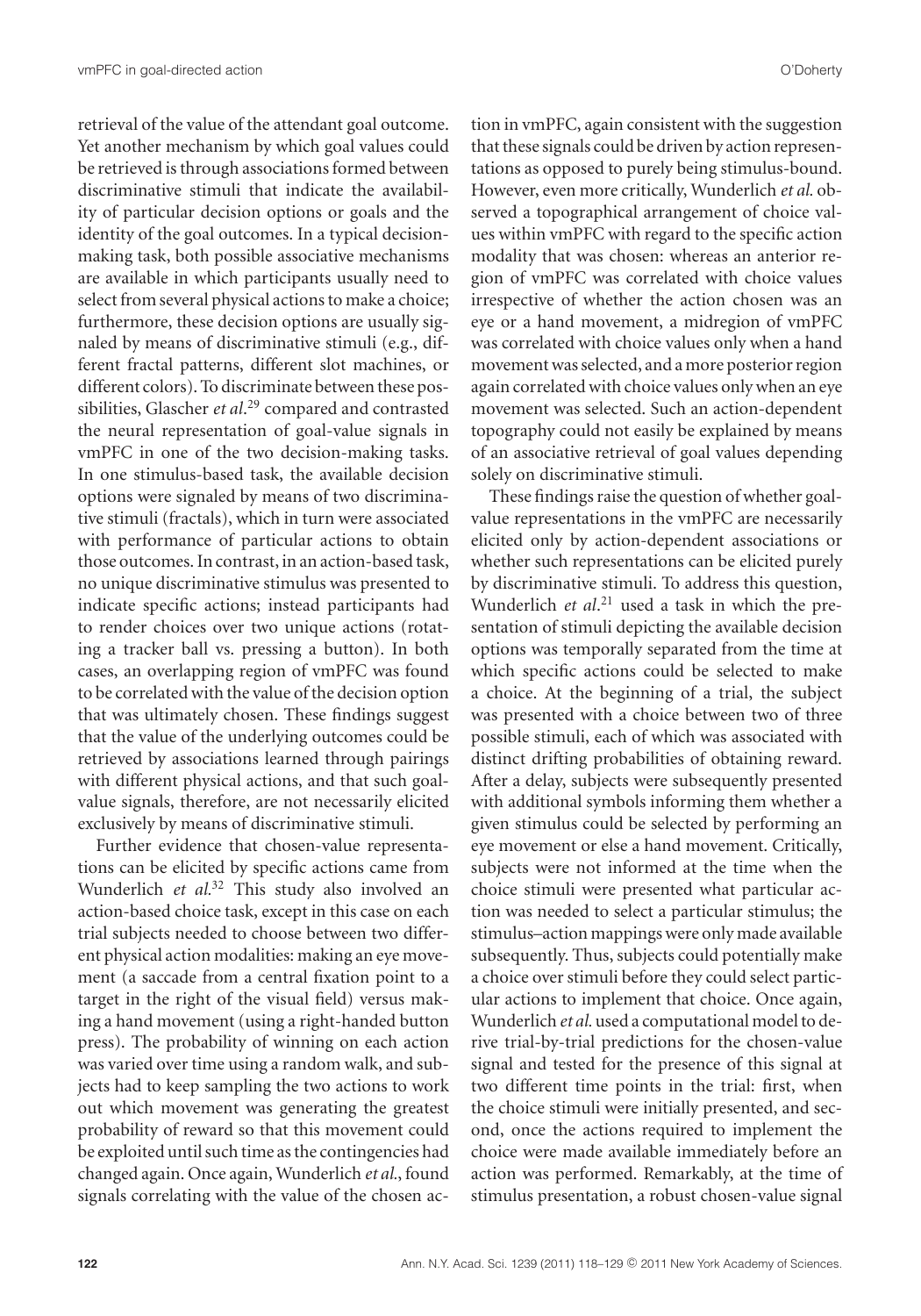was observed, whereas at the time that the actions were made available, no such signal was found. These findings first of all demonstrate that at least, in some circumstances, choices can be made over stimuli even before the specific actions needed to implement that choice are made available; however, the findings also show that chosen-value signals can be computed even in the absence of specific actions, suggesting that chosen-value signals in vmPFC need not necessarily be elicited by actions but can be elicited by discriminative stimuli as well.

#### **Action values outside of the vmPFC**

An action-value signal codes for the value of the expected outcome when taking that particular action in a particular context. For instance, in the restaurant example, if the goal being considered is to obtain Chinese food and the Chinese restaurant is located a few blocks to the south, then taking the action of walking south will have higher value than taking the action of walking north. Unlike chosen values, which as we have seen can also be retrieved by specific actions but are postchoice signals, the action values considered here are prechoice signals. In a decision-making scenario whereby several possible actions can be selected to attain a particular goal, if each possible action is assigned an action value, it is possible to compare these action values to determine which action to select to attain that goal. What evidence exists for the presence of action values in the brain? Within the vmPFC, although some neurophysiology studies have reported neuronal activity related to particular actions $35$  and, as we have described earlier, there is evidence that chosen-value signals in this region can be elicited by specific actions and/or action modalities, there is arguably no direct evidence as of yet for the existence of pure action-value signals in this area. However, in other parts of the brain there is now emerging evidence suggesting the presence of such signals. Samejima *et al*.,<sup>36</sup> recorded from the striatum while monkeys performed a simple choice task in which they could choose between one of four possible actions associated with different amounts of reinforcement in different stimulus conditions. By correlating neural signals against action values generated from a reinforcement-learning (RL) model, they reported that some neurons appeared to uniquely code for the value of individual actions (as opposed to the value of the action ultimately chosen). Lau and Glimcher<sup>37</sup> also reported action-value signals in the striatum using a similar monkey choice paradigm. Many other neurophysiology studies have reported action-dependent value signals in striatum and in areas of the cortex such as LIP sulcus or supplementary motor cortex.<sup>38-40</sup> However, with respect to LIP, these signals appear not to be pure actionvalue signals in that they are modulated as a function of what action is ultimately chosen. In humans, the Wunderlich et al.'s<sup>32</sup> study referred to earlier attempted to identify the existence of action values in the brain above and beyond chosen values. Recall that the paradigm involved required subjects to make a choice between an eye movement and a hand movement, whereby the probability of obtaining a reward after choice of these actions changed over the course of the experiment. The reason in that experiment for requiring choices to be made between effector modalities as opposed to between individual motor movements within a modality was that whereas it might be expected that neurons coding for action values within a modality would be located within the same overlapping area of cortex and/or striatum and thus be difficult to separate with fMRI, action values for between modality effectors might be expected to be represented in spatially distinct brain areas thus enabling their identification with fMRI. To identify action values for eye movements, it was possible to look for areas correlating with the RL-derived value of the eye movement, with the proviso that such value signals are invariant irrespective of whether the eye movement is chosen. Similarly, to identify action values for hand movements, it was possible to look for areas showing correlations with the value of hand movement irrespective of whether that movement was chosen on a given trial. Activity in a region of the presupplementary eye fields in the medial frontal cortex was found to be correlated with action values for eye movements, whereas a nearby region of supplementary motor cortex was found to be correlated with action values for hand movements. These findings suggest that it is indeed possible to detect prechoice action-value signals in the human brain and that these signals can be found in supplementary motor areas. Given the single-unit neurophysiology findings described earlier, it is also likely that such signals are present elsewhere in the human brain such as the dorsal striatum, although in those other areas, if such signals are intermixed at the neuronal population level, conventional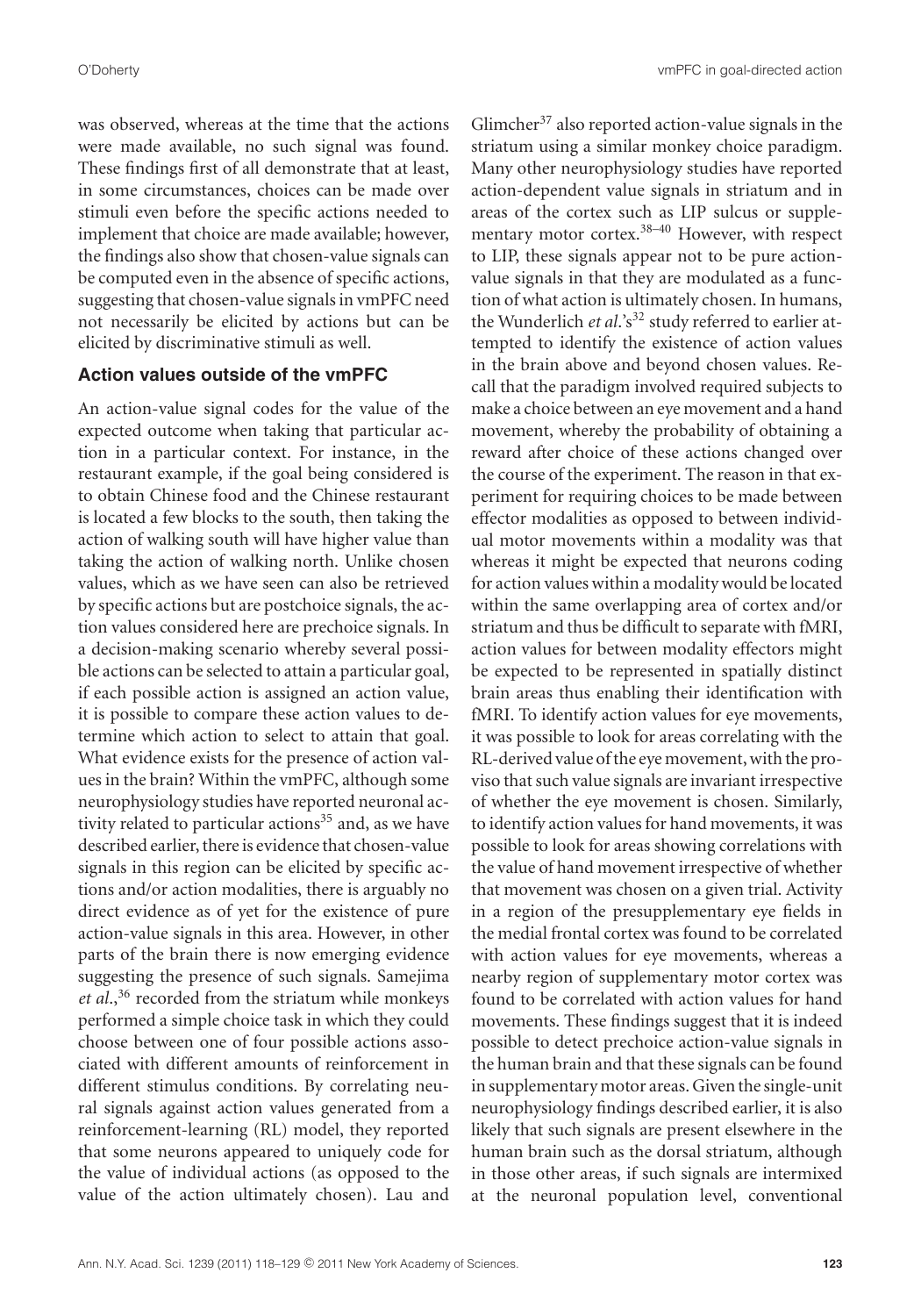univariate fMRI analyses may not have permitted their identification.

#### **The computation of goal-directed action values: goal values, action contingency, and action costs**

Let's consider precisely, in brief, how an action value is constructed. One component of an action value is the signal we've considered already: the relative value of the goal outcome. However, alongside goal values, another critical signal necessary for the computation of action values is the probability with which one can expect to obtain the outcome when a particular action is performed. Tanaka *et al*. <sup>41</sup> conducted a study to investigate neural systems involved in encoding action probabilities. These authors focused specifically on the probability of an outcome given an action and found that activity within the vmPFC and anterior dorsal striatum correlated with the level of correlation between actions and outcomes, consistent with other evidence these regions are involved in encoding the expected value of chosen actions as reviewed earlier. However, to establish the value of an action it is necessary not only to compute the probability of obtaining an outcome given that action was performed, but also to take into account the probability of obtaining that outcome if the action is not performed. Contingency is the term used in animal learning to describe the combination of these two variables: it is the probability of obtaining a particular outcome given that an action is performed relative to the probability of obtaining that outcome given that the action is not performed. Thus, an action can be associated with a high probability of an outcome occurring if that action is initiated (so that it is highly contiguous), yet this action would be very low in contingency if the probability of obtaining the same outcome when the action is not performed is equally high. In other words, if you get the outcome irrespective of whether you perform the action or not, contingency would be very low, whereas if you get the reward only if you perform the action, the action contingency would be high. Liljeholm *et al*. <sup>42</sup> examined the neural correlates of action contingency. Athough vmPFC was still found to be correlated with the probability of reward given an action was performed, this region did not show evidence for encoding of the probability of obtaining an outcome if that action is not performed. Instead, integration of these different

action probabilities was found elsewhere within the inferior parietal lobule and medial frontal gyrus. It is of interest that similar regions to that found to encode contingency have recently been implicated in encoding a "state" prediction error, which could underpin learning of a model of the state-space of a decision problem, in particular of the transition probabilities between states contingent on the performance of particular actions.<sup>34</sup> The computation of action contingency could be mediated by a tree search over state–action pairs within such a model-based state-space representation, in which the probability of obtaining a particular outcome given the performance of a sequence of actions is calculated.

In addition to action contingency, another variable of relevance when computing an action value is the cost or effort associated with that action. Naturally, some actions are more effortful than others, and the degree of effort involved in performing a particular action needs to be integrated along with contingency to compute an overall action value and, therefore, to establish whether that particular action should be favored over alternatives. Although little is currently understood about where action effort or costs are encoded, preliminary evidence suggests a role for the anterior cingulate and insular cortex.<sup>43</sup> Taken together, this evidence is consistent with the suggestion that the integration of effort costs and contingency to compute action values takes place outside of the vmPFC.

## **The relationship of the goal-directed system to other systems for behavioral control**

In this article, we have focused on the contributions of the vmPFC to goal-directed behavior, by which we mean the selection of actions (A) in a given context (S) to obtain a goal outcome (O). It is, of course, well established that there are at least two other systems involved in controlling behavior: a habit system and a Pavlovian system. $44-47$  In contrast to the goaldirected system, the habit system is concerned with selecting actions on the basis of learned stimulus– response (S–R) associations without any consideration of the incentive value of an outcome or goal state. On the other hand, the Pavlovian system is concerned with eliciting conditioned responses (essentially reflexive skeletomotor behaviors as well as autonomic and other physiological changes) in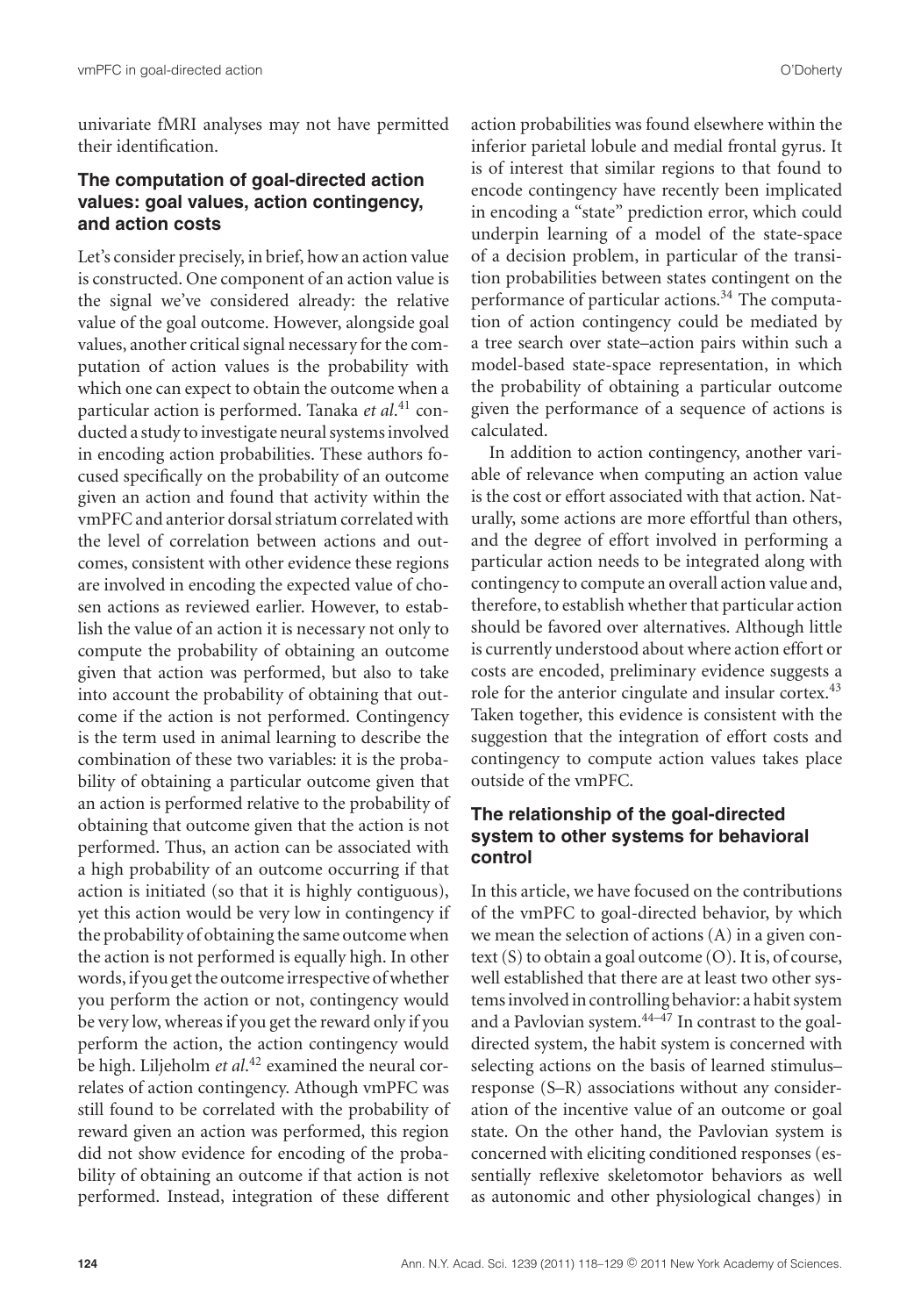response to learned associations between stimuli and behaviorally significant outcomes such as rewards or punishers (see Ref. 45 for a detailed discussion of these different systems). Because each of these different learning systems will often be engaged at the same time during a particular decisionmaking task, it can be very challenging to work out which of these associative learning systems are controlling behavior during task performance, and to ascertain which of the underlying associations account for observed neural activity.

How can these contributions be differentiated? The classical behavioral assay for discriminating goal-directed from habitual behavior is to devalue the outcome with which a particular action is associated (by, e.g., feeding the subject to satiety on that action). If behavior is controlled by the goaldirected system, responding will decrease on that action, whereas conversely if behavior is driven by stimulus–response associations, responding will remain unchanged after devaluation.<sup>48</sup> Similarly in the brain, reward-related neural activity pertaining to S–R habits can be differentiated from goaldirected processing by testing for changes in activity at the time of action selection: if activity decreases after devaluation, this implicates the region in goaldirected control; if not, then this could implicate the region in S–R habits. With respect to the vmPFC, precisely this manipulation has been done by Valentin *et al*., and it has been found that this region follows the response profile consistent with a role for this region in goal-directed but not habitual processing.<sup>49</sup>

However, this still leaves us with a competing Pavlovian account for the vmPFC activity. Evidence inconsistent with a Pavlovian explanation for goalvalue signals in the vmPFC itself comes from one of the WTP paradigms described previously.<sup>23</sup> In that study, in addition to the free-choice condition during which participants had to actively select a WTP for each item, participants also took part in a "forced-choice" condition during which the computer program selected a WTP that they were then forced to select. In this condition, no significant activity was observed in the vmPFC correlating with the goal value of the item and this region was significantly less active in the forced-choice compared to the free-choice condition. This result is incompatible with a Pavlovian account, because if activity in response to the goal outcomes did reflect a purely Pavlovian value, one would expect to find this signal to be present in the forced condition as much as in the free-choice condition (as Pavlovian effects will be present irrespective of choice). Further evidence incompatible with the Pavlovian explanation comes from the study by Glascher *et al*. <sup>29</sup> described earlier, in which strong value-related activity was found in the vmPFC during performance of the choice task, even when those actions were selected in the absence of discriminative stimuli (such that a Pavlovian association is unlikely to be elicited). Finally, De Witt *et al*. <sup>50</sup> performed an fMRI study in which they conducted an instrumental outcome devaluation procedure similar to that described in Valentin *et al*., but where the devaluation was performed in the absence of discriminative stimuli that could guide performance. As in the Valentin *et al*. study, the vmPFC was found to track the value of the associated outcome. Taken together, therefore, these results suggest that the vmPFC is most likely to be involved in goal-directed component of action selection and not in either habitual or Pavlovian control.

Note that ruling out a role for the vmPFC in Pavlovian mechanisms does not exclude a contribution for this region in using discriminative stimuli to elicit goal-state representations as part of the machinery of the goal-directed system. Unlike the Pavlovian scenario where stimuli come through learning to elicit conditioned reflexes, in this case, discriminative stimuli are used to retrieve information pertaining to the goal state, which is then fed into the system for computing goal-directed action values. As described earlier, there is indeed evidence to suggest that the vmPFC contributes to just such a (non-Pavlovian) stimulus-driven process, but equally as we just considered, the vmPFC can also retrieve goal-value information in the absence of discriminative stimuli. Thus, discriminative stimuli are just one of several mechanisms by which goal-value information can be retrieved.

## **Multistage process of goal-directed action selection and the role of the vmPFC**

Putting all of this together, we can start to build a picture of what a neural system for mediating goaldirected action selection might look like (Fig. 1). First of all, the system will require a detailed model of the decision space, which would consist of representations of the relevant stimuli and actions,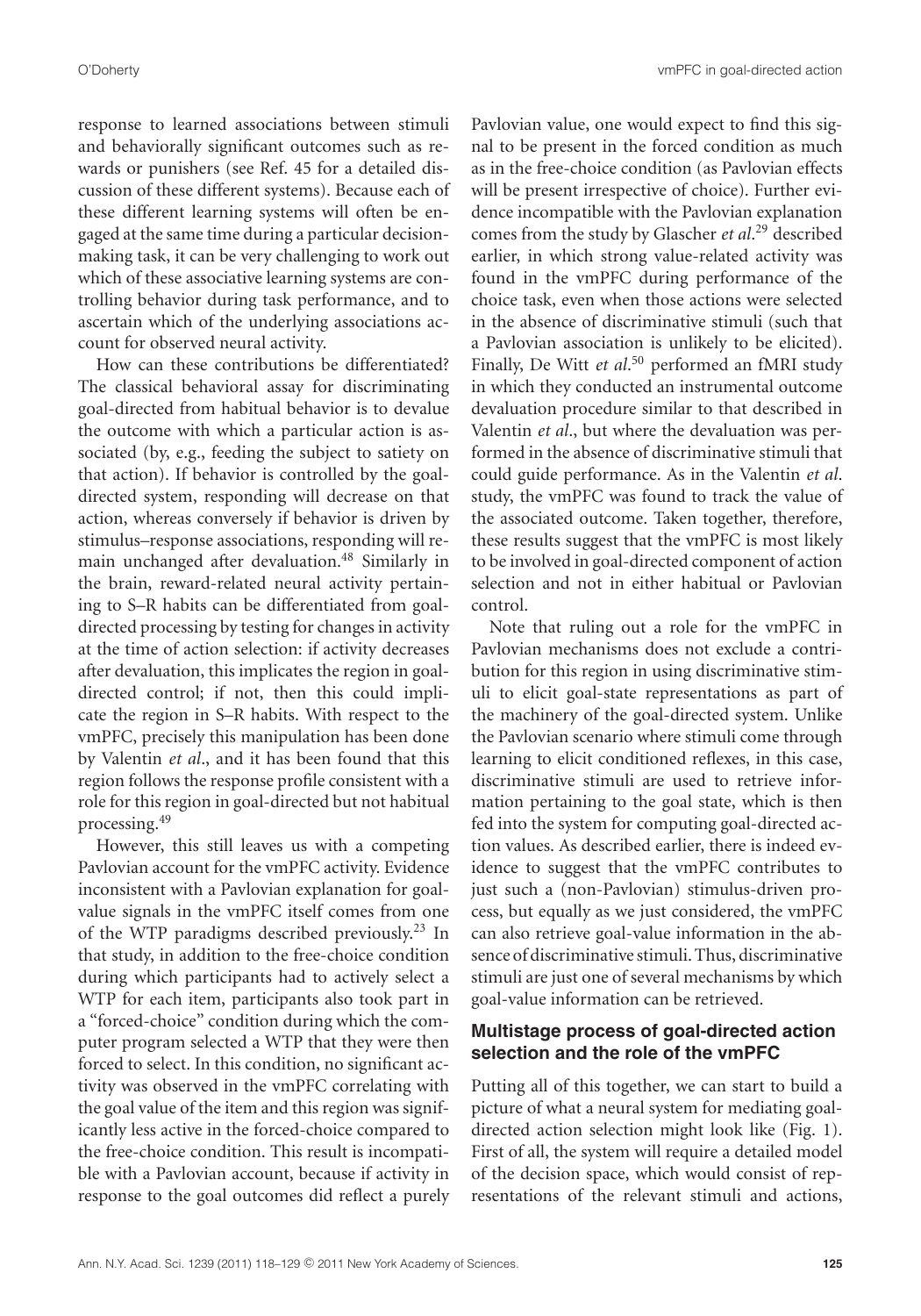

**Figure 1. Illustration of some of the key component processes involved in goal-directed decision making within the framework of model-based reinforcement learning. An associative map of stimuli and actions bound together by transition probabilities, together with a representation of the outcome stimuli, forms a representation of the "model." Within this model representation through learned associations, stimuli or actions can elicit a representation of the associated outcome that in turn retrieves a representation of the incentive value for that outcome (goal). This is done over all known available outcomes, enabling a relative goal-value signal to be computed, taking into account the range of possible outcomes. Action contingencies are then calculated for a given outcome using the forward model machinery, which, when combined with the relative goal-value signal and effort cost, constitute an action value. This signal is in turn fed into a decision comparator that enables selection of a particular action, which is then fed to the motor output system as well as enabling the chosen value to be elicited. The vmPFC is suggested to be involved in encoding a number of these signals (illustrated by the green area), particularly those pertaining to encoding the value of goal outcomes. Yet, the process of computing action values and ultimately generating a choice is suggested to occur outside of this structure.**

the transition probabilities between different states contingent on particular actions, and the identity of particular outcomes or goals. At the time of decision making, it would then be possible to retrieve the identity of different goal outcomes, which in turn can elicit through incentive learning, $44$  the hedonic value of the goal outcome in different motivational states. We have argued here for a role of the vmPFC in the retrieval of such goal values at the time of decision making. Second, we have argued for a role for this area in comparing and contrasting between the values of different available goals so that a relative preference ranking is computed over available goals. Next, the normalized goal values need to be combined with action contingencies and action/effort costs to compute overall goal-directed action values. It is argued here that these action value computations may be mediated outside of the vmPFC

in areas such as parts of the parietal cortex, anterior dorsal striatum, and supplementary motor cortex. These action-value signals then must be fed into a decision comparator to ultimately enable action selection. We have not considered in this article where and how this type of action-value comparison might take place—this issue is discussed in detail elsewhere,  $51,52$  but in brief there is emerging evidence for the existence of comparator signals in a number of areas in the brain including the lateral intraparietal cortex and the dorsomedial frontal cortex.<sup>31</sup>,53,<sup>54</sup> Once the decision is rendered, it has been shown that the vmPFC is once again prominently involved in representing the expected value of the chosen option and the value of the experienced outcome. The value of the chosen outcome can, when combined with the experienced outcome signal, facilitate the computation of reward prediction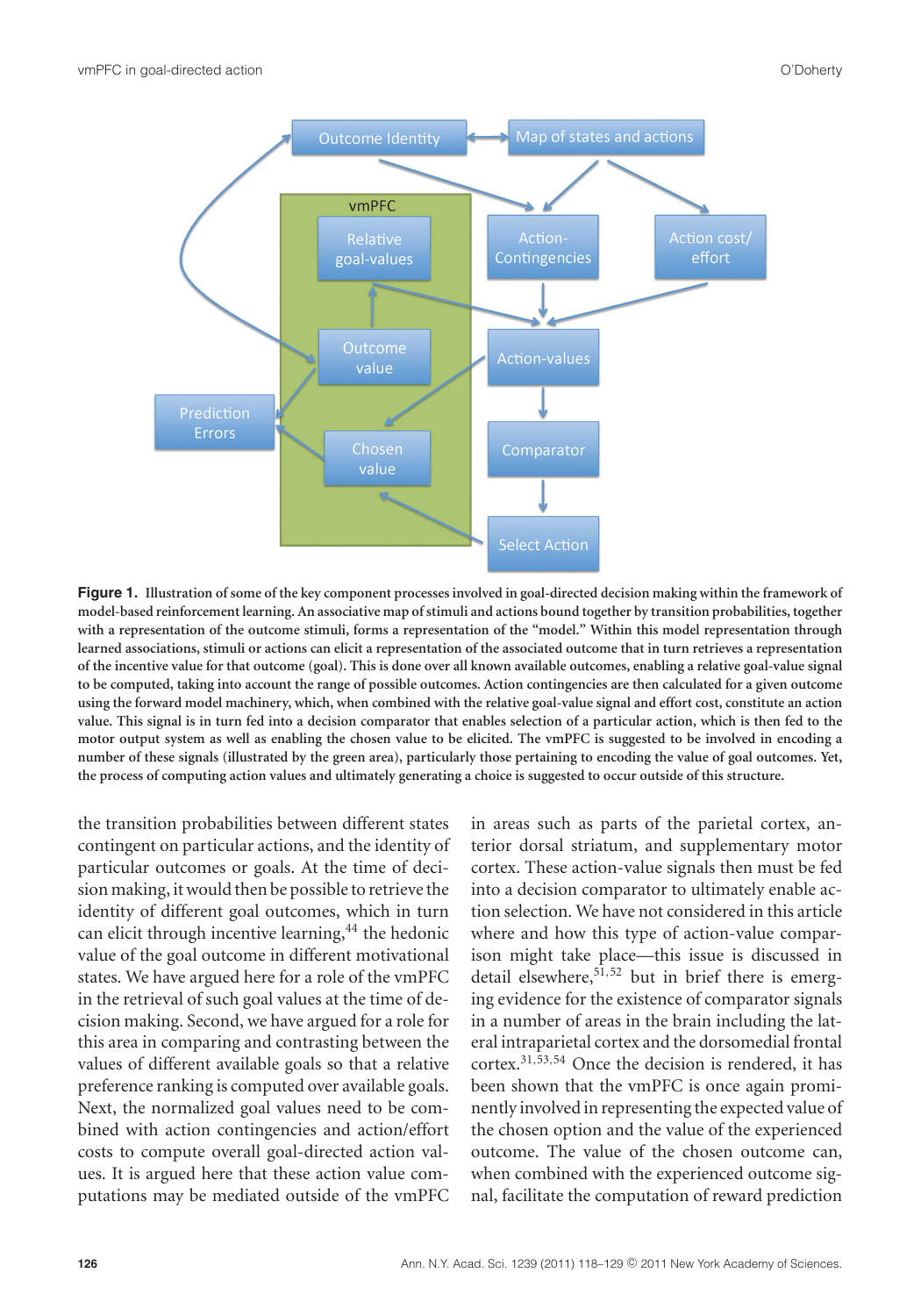errors, which in turn might serve a number of functions even within a model-based RL framework (where reward predictions are not required for value learning *per se*).

It is important to note that the framework proposed here does have strong similarities to other proposals regarding differential functions of these areas,<sup>55</sup> in which it has been suggested that parts of the dorsal cortex, including the dorsomedial prefrontal cortex, are involved in encoding action-dependent values and decisions over actions, whereas the vmPFC is instead involved in mediating choices over stimuli.<sup>56</sup> The difference between this proposal and our proposal is that we suggest that rather than being part of a separate stimulus-based choice system, the vmPFC might be better characterized as a contributing node of a goal-directed system in which this area encodes goal values that are used to compute overall values for actions that in turn form an input into the decision process. Although we do suggest that the vmPFC is involved in a form of comparison over goal values, we suggest that this comparison is part of the process of ranking available goals (i.e., to compute a relative value scale) rather than constituting a decision about which goal to select *per se*. On many occasions, the goal ranked highest will turn out to be the one selected, but under situations where, for example, the most desirable goal is also the one requiring the most effort, or where that goal is associated with a low probability of attainment given the available action contingencies, then the most preferred goal will not be synonymous with the action–outcome pair ultimately selected. The proposal advanced here has the advantage of parsimony (having two independent goal-directed choice systems would appear to introduce considerable redundancy), but also takes into account the fact that eventually all choices must be reflected in the selection of a particular action that ultimately has to involve cortical areas involved in the control of movement.

Another alternative perspective is the proposal that all economic decision making is necessarily done in "goods" and not action space, and then once the decision is rendered over goods, the necessary actions are subsequently selected as a secondary stage.<sup>57</sup>,<sup>58</sup> Yet it is unclear why a decision should be rendered exclusively over goodswithout considering the specific individual actions and corresponding unique costs and contingencies at the same time, if such information is available at the time of decision making. If I make a choice exclusively in the domain of goods, I would still need to compute an overall integrated decision utility whereas at the same time incorporating an estimate of the contingency and costs associated with every possible action available for selecting that good. For instance, in our lunch example, there's no point in selecting the Chinese option, even although it is my most preferred food, if the only actions available to select that goal involve a treacherous 5-mile walk with a substantial risk of falling into a pothole on the way. Once I have selected a "good" in the abstract, I still need to go back over the contingencies and costs of the available actions to make a subsequent second decision over which particular action I'm going to select to obtain that good. I, thus, would need to perform computations over actions twice: first when generating my overall decision utility for the "good" and in choosing a good, and then subsequently when choosing an action to select that good. A far more parsimonious mechanism would be to make a single choice over action–goal pairs where each action– goal pair is linked to an action value integrating over all costs, benefits, and contingencies associated with that action–goal pair.

It should be noted that, as discussed earlier in the context of the Wunderlich *et al*. <sup>21</sup> study, clearly it is sometimes possible for decisions to be made about goals without knowing the specific actions available and hence not knowing about specific action costs or contingencies. In that case, it is possible that "proxy" actions are used—for example, "select the red stimulus" to assign values to different options as an input into the decision process. However, once specific actions are known about, then the effort and contingencies associated with those actions need to be incorporated into the decision utility computation and the decision to be rendered is necessarily one to be made over action–goal pairs instead of just over goals.

#### **Conclusions**

Here, we reviewed evidence on the functions of the vmPFC in goal-directed decision making. It has been argued that this region may contribute in particular to encoding the value of goals and that the contribution of this region in goal-value processing can be contrasted with that of other regions, such as parts of the parietal cortex, dorsal striatum, and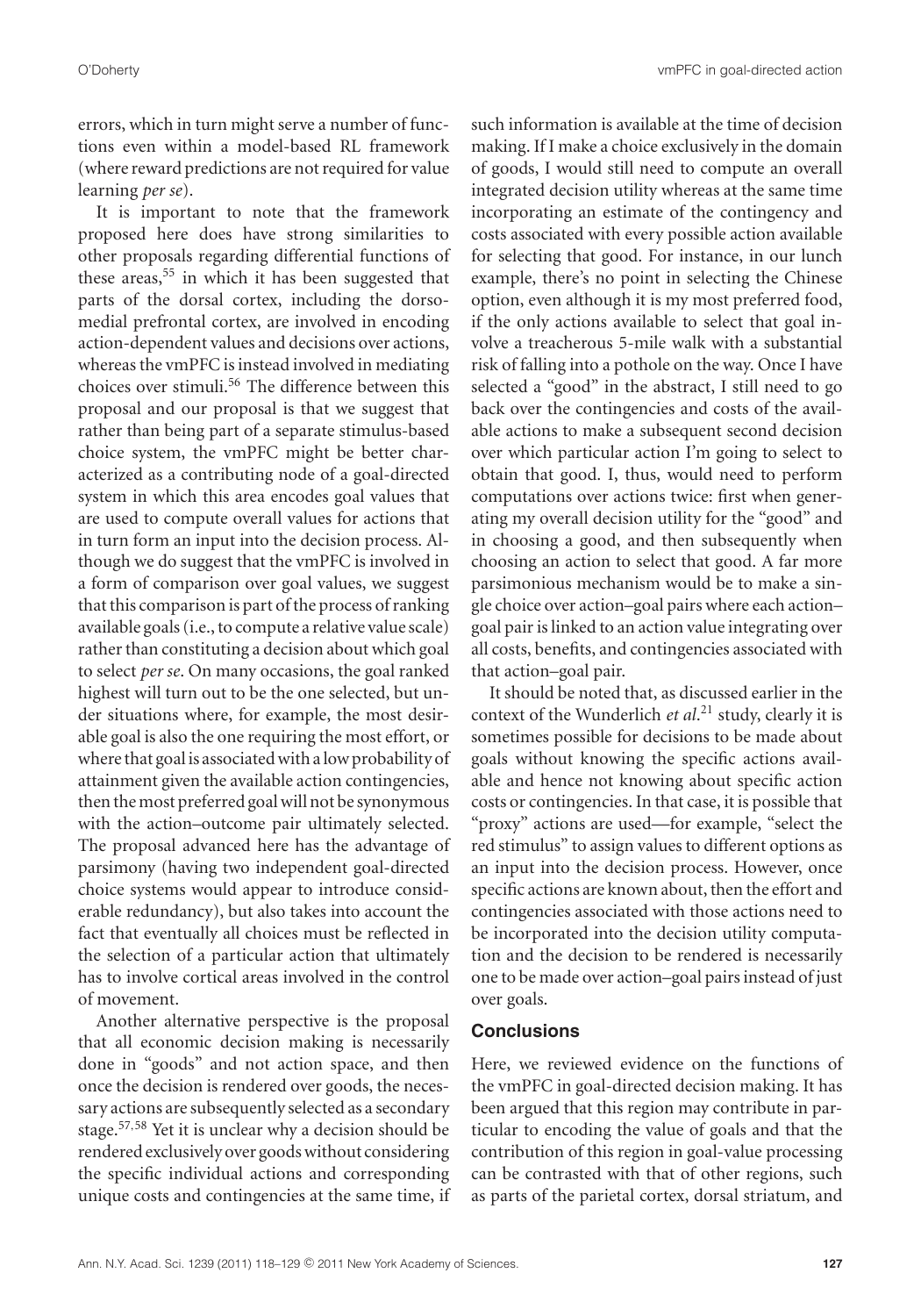supplementary motor cortex, which contribute instead to computing the values of particular actions. Thus, although the vmPFC can be seen as a key brain structure involved in encoding the value signals necessary for goal-directed decision making in the mammalian brain, it is only through interactions with other brain systems that values assigned to goal states can be translated into decisions over actions and ultimately into behavior.

#### **Acknowledgments**

The author thanks Mimi Liljeholm and Seung-Lark Lim for helpful comments on the manuscript. This work is supported by grants to J.O.D. from the U.S. National Science Foundation, the National Institute of Drug Abuse, and the Gordon and Betty Moore Foundation.

## **Conflicts of interest**

The author declares no conflict of interest.

#### **References**

- 1. Thorpe, S.J., E.T. Rolls & S. Maddison. 1983. The orbitofrontal cortex: neuronal activity in the behaving monkey. *Exp. Brain Res.* **49:** 93–115.
- 2. Critchley, H.D. & E.T. Rolls. 1996. Hunger and satiety modify the responses of olfactory and visual neurons in the primate orbitofrontal cortex. *J. Neurophysiol.* **75:** 1673–1686.
- 3. O'Doherty, J. *et al*. 2000. Sensory-specific satiety-related olfactory activation of the human orbitofrontal cortex. *Neuroreport* **11:** 893–897.
- 4. Rolls, E.T., M.L. Kringelbach & I.E. de Araujo. 2003. Different representations of pleasant and unpleasant odours in the human brain. *Eur. J. Neurosci.* **18:** 695–703.
- 5. Anderson, A.K. *et al*. 2003. Dissociated neural representations of intensity and valence in human olfaction. *Nat. Neurosci.* **6:** 196–202.
- 6. Small, D.M. *et al*. 2003. Dissociation of neural representation of intensity and affective valuation in human gustation. *Neuron* **39:** 701–711.
- 7. de Araujo, I.E.*et al*. 2003. Human cortical responses to water in the mouth, and the effects of thirst. *J. Neurophysiol.* **90:** 1865–1876.
- 8. Rolls, E.T.*et al*. 2003. Representations of pleasant and painful touch in the human orbitofrontal and cingulate cortices. *Cereb. Cortex* **13:** 308–317.
- 9. Blood, A.J. *et al*. 1999. Emotional responses to pleasant and unpleasant music correlate with activity in paralimbic brain regions. *Nat. Neurosci.* **2:** 382–387.
- 10. O'Doherty, J.*et al*. 2003. Beauty in a smile: the role of medial orbitofrontal cortex in facial attractiveness. *Neuropsychologia* **41:** 147–155.
- 11. Cloutier, J. *et al*. 2008. Are attractive people rewarding? Sex differences in the neural substrates of facial attractiveness. *J. Cogn. Neurosci.* **20:** 941–951.
- 12. Kranz, F. & A. Ishai. 2006. Face perception is modulated by sexual preference. *Curr. Biol.* **16:** 63–68.
- 13. Kirk, U.*et al*. 2009. Modulation of aesthetic value by semantic context: an fMRI study. *Neuroimage* **44:** 1125–1132.
- 14. O'Doherty, J. *et al*. 2001. Abstract reward and punishment representations in the human orbitofrontal cortex. *Nat. Neurosci.* **4:** 95–102.
- 15. Knutson, B. *et al*. 2001. Dissociation of reward anticipation and outcome with event-related fMRI. *Neuroreport* **12:** 3683–3687.
- 16. Elliott, R., C.D. Frith & R.J. Dolan. 1997. Differential neural response to positive and negative feedback in planning and guessing tasks. *Neuropsychologia* **35:** 1395–1404.
- 17. Plassmann, H. *et al*. 2008. Marketing actions can modulate neural representations of experienced pleasantness. *Proc. Natl. Acad. Sci. USA* **105:** 1050–1054.
- 18. de Araujo, I.E.*et al*. 2005. Cognitive modulation of olfactory processing. *Neuron* **46:** 671–679.
- 19. McClure, S.M. *et al*. 2004. Neural correlates of behavioral preference for culturally familiar drinks. *Neuron* **44:** 379– 387.
- 20. Padoa-Schioppa, C. & J.A. Assad. 2006. Neurons in the orbitofrontal cortex encode economic value. *Nature* **441:** 223– 226.
- 21. Wunderlich, K., A. Rangel & J.P. O'Doherty. 2010. Economic choices can be made using only stimulus values. *Proc. Natl. Acad. Sci. USA* **107:** 15005–15010.
- 22. Plassmann, H., J.P. O'Doherty & A. Rangel. 2010. Appetitive and aversive goal values are encoded in the medial orbitofrontal cortex at the time of decision making. *J. Neurosci.* **30:** 10799–10808.
- 23. Plassmann, H., J. O'Doherty & A. Rangel. 2007. Orbitofrontal cortex encodes willingness to pay in everyday economic transactions. *J. Neurosci.* **27:** 9984–9988.
- 24. Montague, P.R. & G.S. Berns. 2002. Neural economics and the biological substrates of valuation. *Neuron* **36:** 265–284.
- 25. Tremblay, L. & W. Schultz. 1999. Relative reward preference in primate orbitofrontal cortex. *Nature* **398:** 704–708.
- 26. Padoa-Schioppa, C. & J.A. Assad. 2008. The representation of economic value in the orbitofrontal cortex is invariant for changes of menu. *Nat. Neurosci.* **11:** 95–102.
- 27. Elliott, R., Z. Agnew & J.F. Deakin. 2008. Medial orbitofrontal cortex codes relative rather than absolute value of financial rewards in humans. *Eur. J. Neurosci.* **27:** 2213–2218.
- 28. Lim, S.L., J.P. O'Doherty & A. Rangel. 2011. The decision value computations in the vmPFC and striatum use a relative value code that is guided by visual attention. *J. Neurosci.* **31:** 13214–13223.
- 29. Gläscher, J., A.N. Hampton & J.P. O'Doherty. 2009. Determining a role for ventromedial prefrontal cortex in encoding action-based value signals during reward-related decision making. *Cereb. Cortex* **19:** 483–495.
- 30. Hampton, A.N.*et al*. 2007. Contributions of the amygdala to reward expectancy and choice signals in human prefrontal cortex. *Neuron* **55:** 545–555.
- 31. Hampton, A.N., P. Bossaerts & J.P. O'Doherty. 2006. The role of the ventromedial prefrontal cortex in abstract state-based inference during decision making in humans. *J. Neurosci.* **26:** 8360–8367.